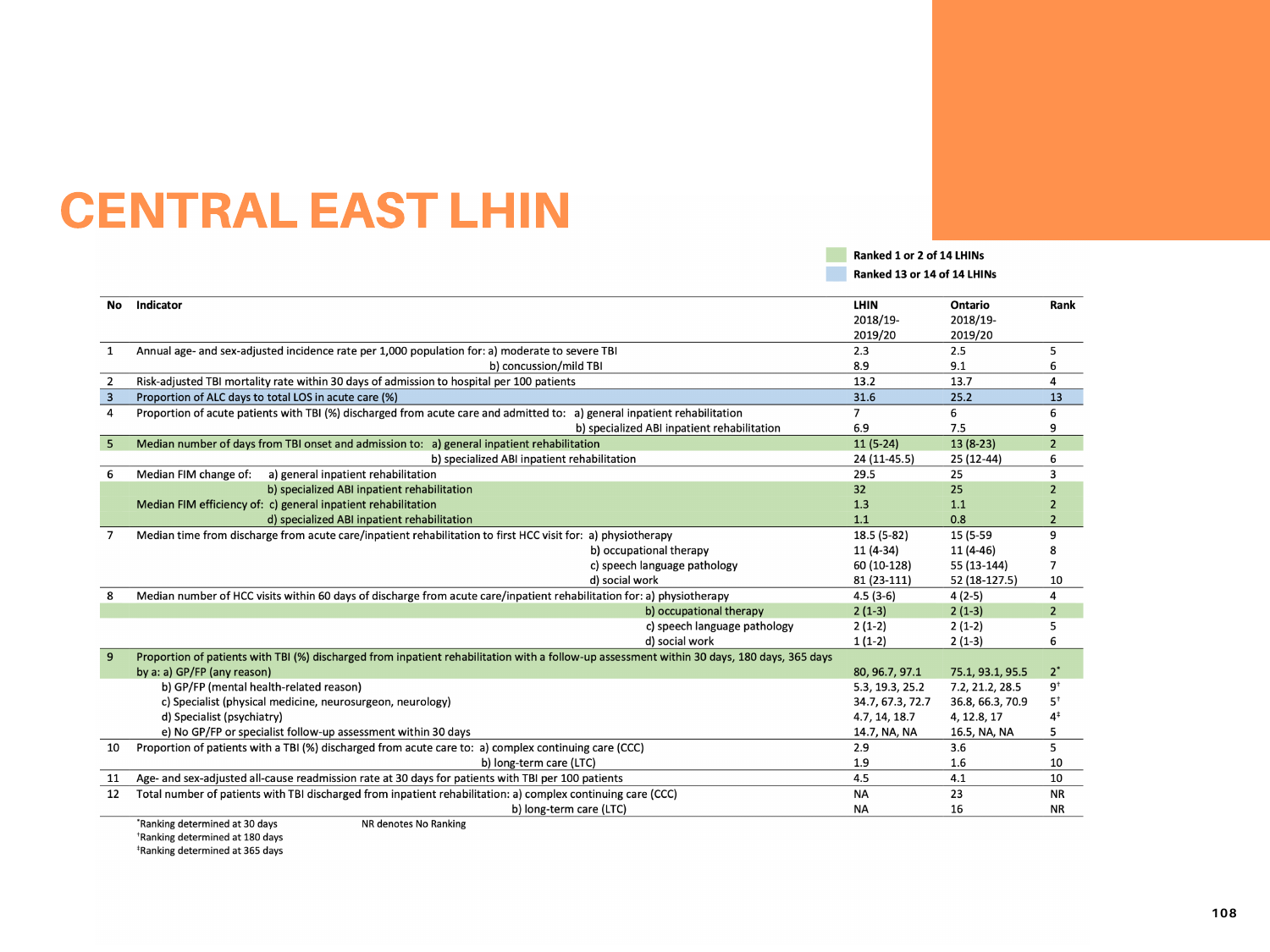#### **Health Services:**

## **Acute Care**

## Regional Context: CE

**Population: 1,603,200 (11.6% of Ontario population)**

## **Community-based Services**

| <b>Acute Hospitals with Neuro-Capacity</b> Lakeridge Health | <b>Level 1 Trauma Centre No</b> | Peterborough Regional Health Centre                                                                                                                               |
|-------------------------------------------------------------|---------------------------------|-------------------------------------------------------------------------------------------------------------------------------------------------------------------|
|                                                             |                                 | Other Acute Hospitals Northumberland Hills Hospital<br>Haliburton Highlands Health Services<br>Ross Memorial Hospital (Lindsay)<br>Campbellford Memorial Hospital |
| <b>Inpatient Rehabilitation</b>                             |                                 |                                                                                                                                                                   |
|                                                             | <b>Specialized ABI No</b>       | <b>General</b> Northumberland Hills Hospital<br>Haliburton Highlands Health Services<br>Ross Memorial Hospital (Lindsay)<br>Campbellford Memorial Hospital        |
| <b>Outpatient Rehabilitation</b>                            |                                 |                                                                                                                                                                   |
|                                                             |                                 | <b>Specialized ABI</b> Home and Community Care ABIRT<br>Ambulatory Rehabilitation Centre at La                                                                    |

| <b>Rehabilitation by registered professionals</b> Home and Community Care | Private services<br><b>Mindworks</b><br>Providence Care<br><b>Community Solutions</b>                                                                                                                                            |
|---------------------------------------------------------------------------|----------------------------------------------------------------------------------------------------------------------------------------------------------------------------------------------------------------------------------|
|                                                                           | <b>Brain Injury Organizations</b> Brain Injury Association of Durham Region (BIAD)<br>Brain Injury Association Peterborough Region<br>(BIAPR)<br>Community Head Injury Resource Services (CHIRS<br><b>COTA</b><br>March of Dimes |



akeridge

**General** Northumberland Hills Hospital Health Whitby Haliburton Highlands Health Services Ross Memorial Hospital (Lindsay) Campbellford Memorial Hospital

| <b>Access to Specialist:</b>                              |                    |
|-----------------------------------------------------------|--------------------|
| Physiatrist                                               | <b>Unsure</b>      |
| <b>Psychiatrist</b>                                       | $V$ (Durham)       |
| Neuropsychiatrist                                         |                    |
| <b>Behavioural psychologist</b>                           | X                  |
| <b>Speech-language pathologist</b>                        | $\sqrt{}$ (Durham) |
| <b>Paediatric specialist</b>                              | X                  |
| <b>Other: Occupational Therapy </b> $\checkmark$ (Durham) |                    |
|                                                           |                    |

vices (CHIRS)